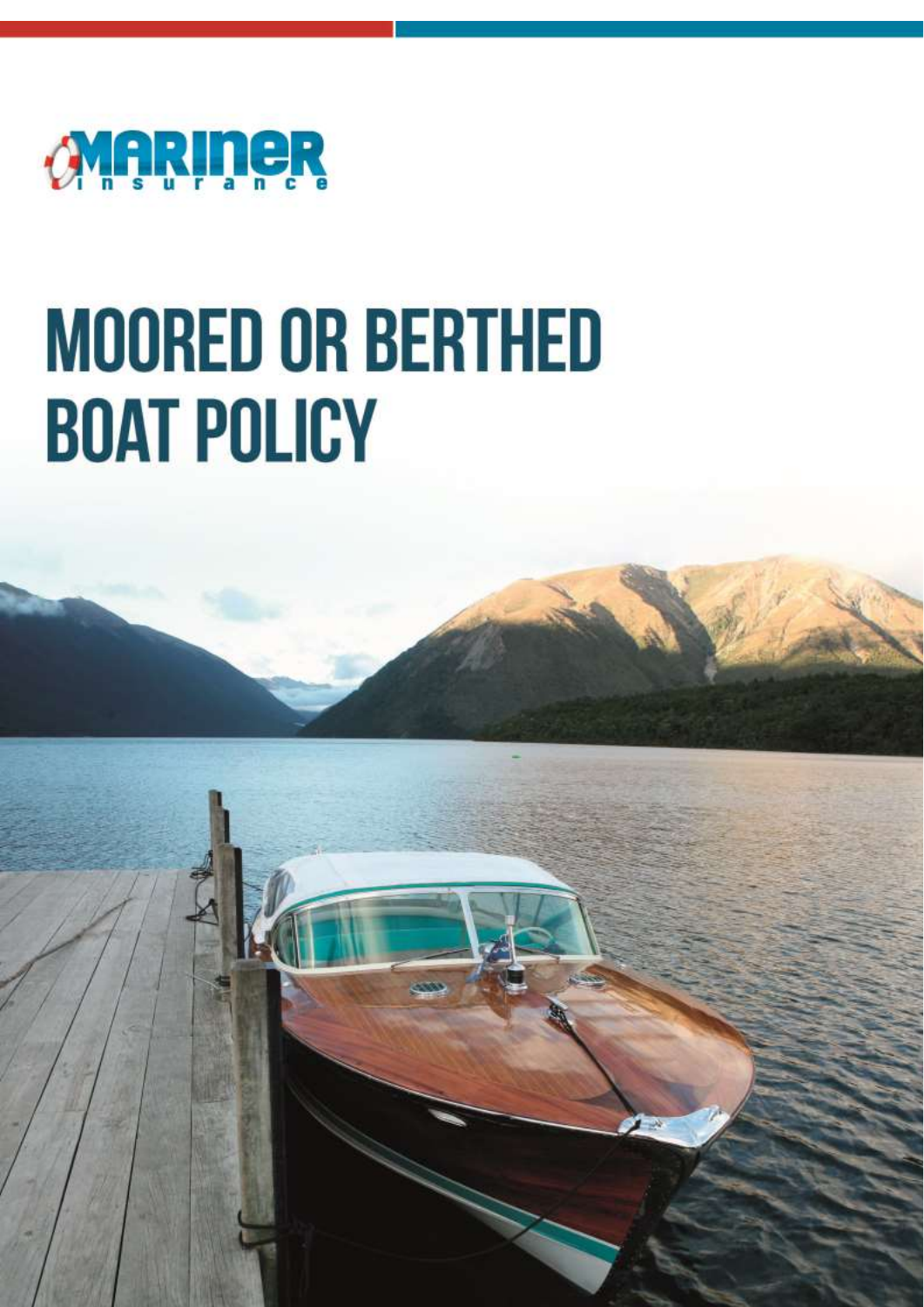



# **MOORED CRAFT**

## **Agreement**

This is your Mariner policy. Your insurance contract consists of this, the schedule and the proposal or application form. Please read this policy and your Schedule carefully and if any information is incorrect advise your broker or us immediately.

In consideration of the insured named in the schedule having paid or promised to pay the agreed premium Mariner Mariner Insurance Limited for and on behalf of Vero Insurance New Zealand Limited agrees to insure against loss, damage, liability or expense happening during the period of insurance and will, subject to the definitions, exclusions, conditions and warranties contained in the policy, indemnify the insured against such loss, damage, liability or expense. The total liability of the company in respect of the vessel shall not exceed the amount specified in the schedule against each item.

This policy shall not be in force unless it has a schedule which has been initialled by our authorised official.

## **Definitions**

Throughout this policy:

**excess** means the first amount of any claim which you must pay.

**personal effects** means wearing apparel, sports equipment and other personal property belonging to you, any family member or your guests whilst on board the insured vessel and not otherwise insured. By personal effects we do not mean money, jewellery, furs, traveller's cheques, or other valuable papers or documents. These are not insured under the policy.

**insured person** means you, related household members or any person operating your vessel with your prior

permission and without charge. This does not include a paid master or crew of the insured vessel, or any person or organisation or their agent or employee operating a marina, shipyard, sales agency or like organisation.

**schedule** means the latest current policy schedule, expiry notice or insurance renewal issued to you.

**tender** means a launch or small boat capable of being and usually carried on deck or on davits on your vessel or which is towed behind your vessel

**agreed value** means we have agreed on the value of the vessel and other property specified in the schedule. It will be used to help us measure the amount of loss.

**vessel** means the vessel shown on the schedule, including where applicable, spars, sails, machinery, tender, equipment and other accessories which would normally be sold with the vessel. It does not mean fishing gear or personal watercraft.

**we, us,** and **our** refer to the company providing this insurance.

**you** and **your** refer to the insured shown on the schedule.

# **SECTION A**

## **Hull insurance**

## **Property insured**

We cover your vessel, as described on the schedule (including equipment required to be on board for the operation and maintenance of the vessel), afloat on all inland and coastal waters within 200 nautical miles of the North and South Islands of New Zealand and while ashore or being transported on a land conveyance, including loading or unloading. If equipment is temporarily not on board the vessel and is ashore for storage or repair it will be covered for up to 20% of the amount specified under Section A in the schedule. The amount of insurance remaining on the vessel will be reduced by the value of that equipment. Cover will not apply from the time of Customs clearance, or from the time when legal Customs clearance is required on departure from New Zealand, until Customs clearance on return to New Zealand.

## **Perils insured or cover**

We cover your vessel against all risks of sudden accidental physical loss or damage. We also cover physical damage that is caused directly by any latent defect in your vessel. However, we do not cover the cost of repairing or replacing any defective part.

## We will also cover:

## **Additions and deletions**

It is agreed that any items purchased for the vessel during any one period of insurance shall be deemed as being covered but limited to \$25,000.

It is further agreed that any items sold shall be deemed deleted from the schedule. In the event of a loss falling within the scope of the policy, receipts and invoices must be produced. Adjustments to the sum insured and premium will be completed at renewal.





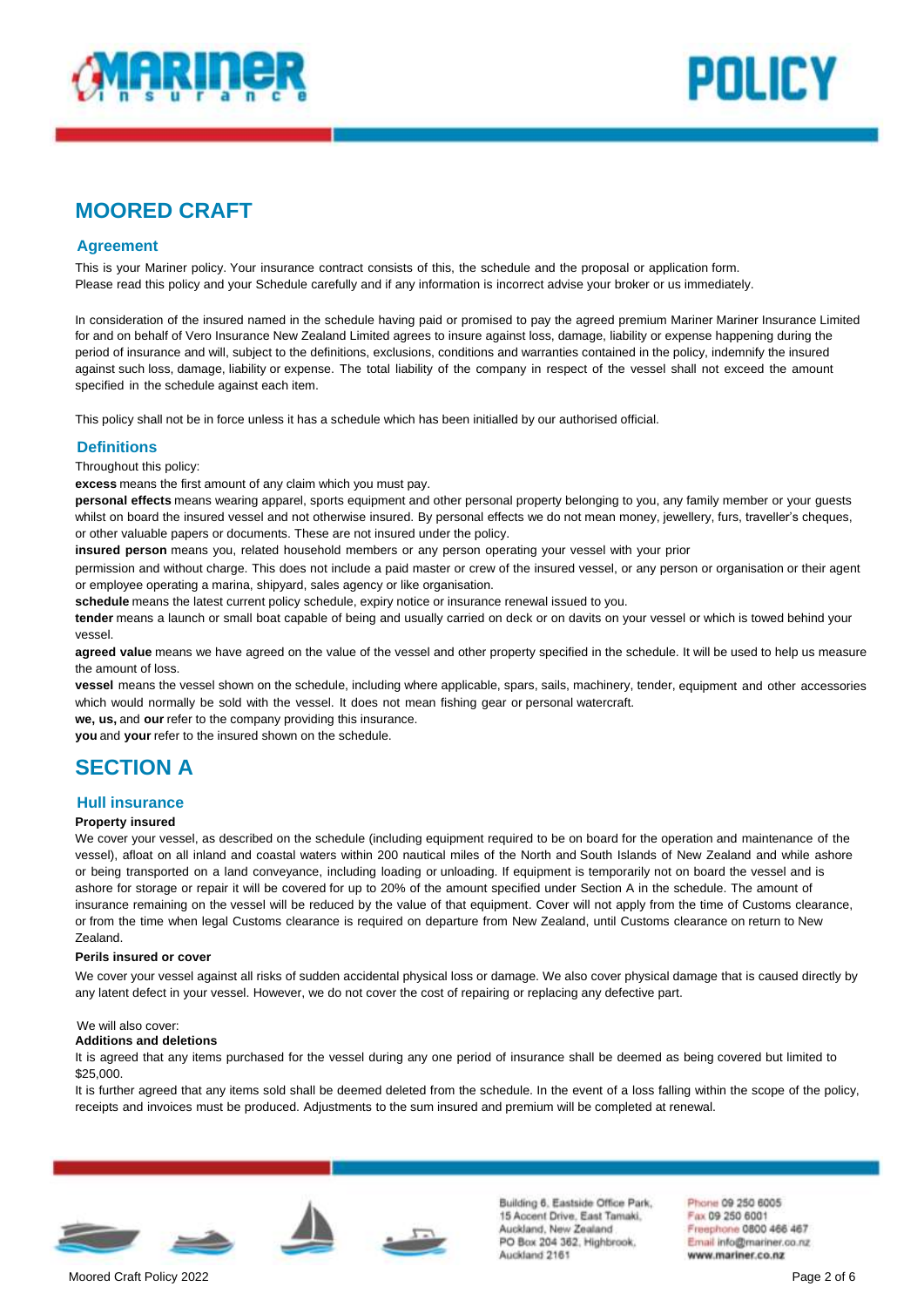## **Accidental death**

We will pay your executors or administrators, the sum of \$10,000 if at any time during the period of insurance you shall sustain accidental bodily injury whilst on board your vessel (including embarking and disembarking therefrom) which shall solely and independently of any other cause result in your death within 12 calendar months from the date of accident. Where there is more than one person entitled to cover under this extension our liability arising from any one accident will not be more than \$10,000 in total.

### **Emergency towage**

We will reimburse you, without deduction, the reasonable towing expenses incurred as a result of mechanical or electrical breakdown to your vessel whilst underway, or attempting to get underway other than from a mooring, marina or boat ramp. Our limit of liability shall not exceed \$2,000 during any one policy year.

### **Fire extinguishment and safety costs**

We will reimburse you for the reasonable costs of replenishing, refilling or replacing fire extinguishers and/or safety flares used during an incident giving rise to a claim, which has been admitted under this policy. Our limit of liability shall not exceed \$1,000.

### **Loss or damage prevention**

We will reimburse you for all expenses necessarily and reasonably incurred by you in preventing or attempting to prevent loss or damage, where a claim would or has been admitted under this policy. Our liability, unless agreed by the company in writing, shall not exceed 25% of the sum insured specified under Section A in the Schedule.

#### **Medical expenses**

We will reimburse you without deduction the reasonable expenses of necessary medical, surgical, ambulance, hospital, professional nursing services and in the event of death, funeral costs incurred within one year as a result of an accident to any person while in, upon boarding or leaving your vessel. Our limit of liability in any one accident shall not exceed \$2,000 regardless of the number of persons involved in the accident.

## **Personal effects**

We cover personal effects (provided they are not otherwise insured) against all risks of accidental loss or damage while they are on board or being carried on or off your vessel however there is no coverage while the vessel is laid up for repairs or storage. There is no cover for money, jewellery, furs, traveller's cheques or other valuable papers or documents. We will pay the actual cash value of personal effects but not exceeding what it would cost to repair or replace the property with a similar item of property. Our liability in any one loss to personal effects will not be more than \$1,000 for fishing gear unless specified in the schedule, or \$5,000 in total, regardless of the number of people who may have suffered a loss arising out of the same event.

## **Rescue**

We will pay the reasonable costs for the rescue of you, your passengers or members of your crew. Our limit of liability for rescue costs is \$10,000.

#### **Temporary accommodation costs**

We will reimburse you reasonable temporary accommodation costs if following an accident to or loss of your vessel giving rise to a claim which has been admitted under this policy you are unable to return to your usual place of residence. Our limit of liability shall not exceed \$1,000.

## **Optional extensions**

These optional clauses will only apply if there is a statement on the Schedule that they apply.

#### **Racing risk**

We will pay the cost of replacing or repairing sails, mast, spars, or standing and running rigging lost or damaged whilst the vessel is racing. Unless the loss or damage is caused by the vessel being stranded, sunk, burnt, on fire or in collision or contact with any external substance (ice included) other than water any settlement will be subject to the racing risk excess stated on the schedule and we deduct depreciation for sails over 3 years old.

## **Conditions**

## **Claim settlement**

## We have the option:

a) to settle up to the sum insured specified in the schedule, by payment, reinstatement or replacement, or

b) repair, or take or require to be taken tenders for repair.

We will pay for total loss of your vessel and other property only if the vessel is completely lost or destroyed. We will also pay for a constructive total loss if the cost of recovering and repairing the vessel is greater than the amount of insurance specified for your vessel in the schedule.

We will not pay for unrepaired damage in addition to a total loss or constructive total loss. If we pay you for a total loss or constructive total loss you agree that we are entitled to the proceeds of any salvage. If there is a total loss to your vessel we will not deduct for depreciation in determining the value of any property. If there is a partial loss, however, we deduct for depreciation on sails, protective covers of fabric or similar material, and outboard motors more than 3 years old.

### **Excess**

We will deduct the excess specified in the schedule from any payment we make under this section for all losses due to a single accident. However the excess will not be deducted if there is a total loss or constructive total loss to your vessel.





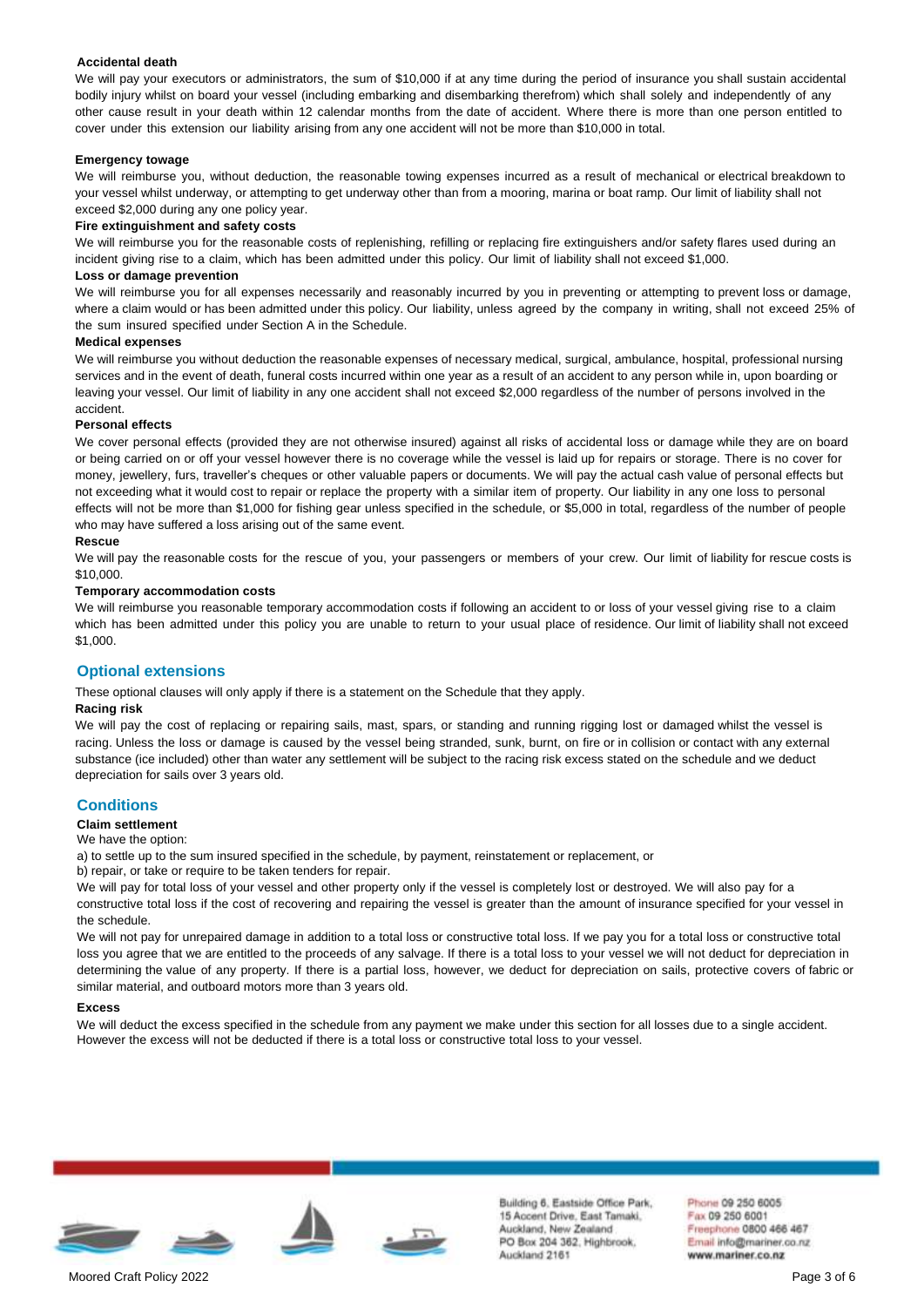## **Exclusions**

We do not cover:

1. Physical damage or losses caused by or resulting from normal wear and tear, gradual deterioration, delamination, marine life (except for

marine mammals and large fish), mechanical breakdown, electrolysis, osmosis, corrosion, rust, dampness, normal wetting or weathering.

2. Claims for marring, denting, scratching or chipping unless caused by the vessel being stranded, or in collision or in violent contact with another vessel, pier or jetty.

3. Repairing or replacing any defective part condemned solely in consequence of a latent defect or an error in design or construction.

4. Loss or damage to electrical apparatus caused by electricity, other than lightning, unless fire results, and then only for the loss or damage caused by the fire.

5. Claims for unexplained disappearance of property, gear or equipment from the vessel.

6. Sails, masts, spars or standing and running rigging while the vessel is racing, unless the loss or damage is caused by the vessel being stranded, sunk, burnt, on fire or in collision or contact with any external substance (ice included) other than water.

*7.* Death directly or indirectly resulting from disease or natural causes or surgical treatment (unless rendered necessary by accidental bodily injury covered hereunder) or suicide or attempted suicide or intentional self- injury or deliberate exposure to exceptional danger (except in attempting to save human life) or your own criminal act.

## **SECTION B**

## **Third party liability insurance**

We will indemnify an insured person for their legal liability for any accident arising from that persons ownership or use of the vessel which results in:

1. Physical loss or damage to any other vessel, or property on such other vessels, or any other fixed or movable object.

2. Loss of life or bodily injury.

3. Any attempt in raising, removal or destruction of any fixed or moveable object or property or other thing, including the wreck of the vessel,

or any neglect or failure to raise, remove or destroy the same.

4. Punitive or exemplary damages with our maximum liability arising from any one accident not exceeding \$250,000.

5. General damages for mental injury with our maximum liability arising from any one accident not exceeding \$250,000.

## **Limit of liability**

Our liability under this section shall be subject to a maximum limit of liability as specified under Section B in the schedule. Our obligation to pay, settle and defend ends when we have paid that amount on your behalf. This is the most we will pay, regardless of the number of insured persons or boats involved in any one accident or series of accidents arising out of the same event.

## **Supplementary payments**

In addition to the limit of liability specified in the schedule, we will pay on behalf of an insured person the following:

- 1. Interest on our proportion of the judgment, which is earned before we make payment.
- 2. \$250 a day for attendance at court proceedings at our request.
- 3. Legal or other reasonable expenses incurred at our request or with our prior written approval.

4. Legal representation costs where you or your vessel are involved or implicated in a maritime accident, which is the subject of a Maritime Safety Authority, Transport Accident Investigation Commission or Coroner's inquiry. With prior written approval from ourselves, we will pay reasonable costs for legal representation up to a maximum of \$10,000.

## **Exclusions**

We do not cover:

1) Any liability under any contract or agreement unless such liability would have attached in the absence of such contract or agreement.

- 2) Death of or bodily injury to, or loss of or damage to property belonging to or used by or in the custody or control of:
- a) any person under a contract of service or apprenticeship with the insured arising out of and in the course of his employment by the insured; or
- b) the insured person or any member of the insured person's household.

3) Legal liability incurred in respect of bodily injury, loss of life or property damage arising out of the transportation of the vessel on land.

## **Cover**

If any person named in the schedule suffers an injury during the period of insurance which causes death within a period of twelve calender months from the date of the injury we will pay the benefit due.

## **Exclusions**

The General Exclusions of this policy, other than no 7, shall not apply to this extension and are replaced by the following:

- 1) There is no cover under this section for death resulting from:
	- a) suicide or any attempted suicide or intentional self injury;
	- b) engaging in any air travel other than as a bona fide fare-paying or ticket holding passenger in an aircraft fully licensed for the carriage of passengers for hire or reward and operated by a regular airline or established charter service;
	- c) Any insured person taking part in, or training for, professional sport or professional racing of any kind; or
	- d) Any criminal acts punishable by imprisonment.

2) We will not cover the death of any person named in the schedule whilst they are on the vessel and the vessel is further than 200 nautical miles beyond the North and South Islands of New Zealand.



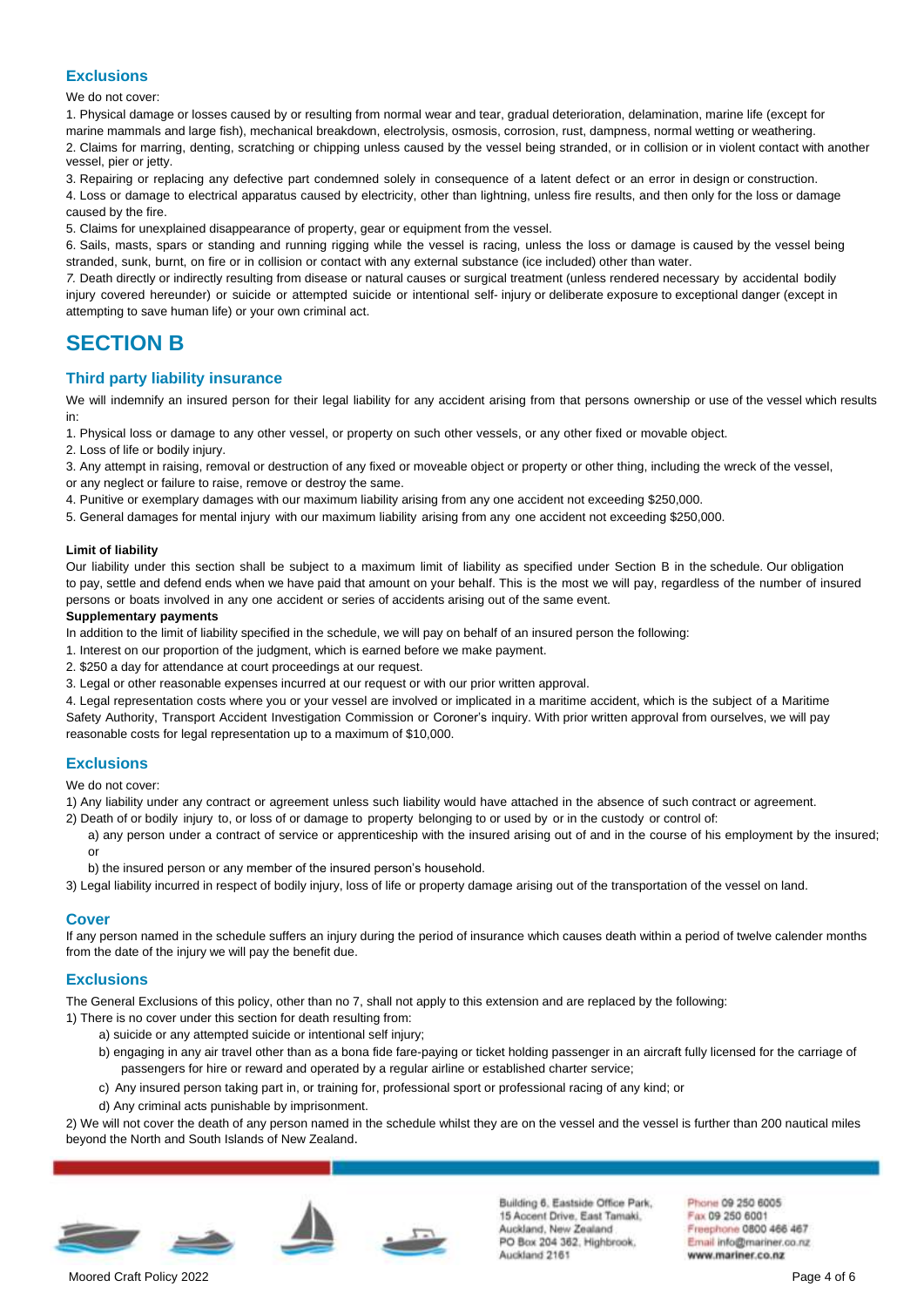## **Conditions**

The following General Conditions of this policy shall not apply to this section.

At Anchor;

## and Other Insurance.

### **Medical examination**

In the event of a claim being made we may have a post-mortem examination carried out at our expense.

### **Presumed death**

Death will not be presumed by the disappearance of any person named in the schedule unless they have disappeared for more than one year in circumstances where it can be reasonably assumed that the disappearance is due to that person's death by accident. In the event of the persons subsequent re-appearance, each surviving person is obliged to return any payments to us.

## **General exclusions**

## **Applicable to sections A and B.**

We do not cover loss, damage or liability:

1) Arising while the vessel is being towed or undertaking towage of other vessels (except as is customary or in need of assistance or whilst providing assistance to a vessel in distress), is chartered or rented to others, used to carry persons or property for a fee, or used for other commercial purposes, unless we have first agreed to such coverage in writing.

2) Deliberately caused by the wrongful acts or wilful misconduct of any insured person.

- 3) While the vessel, if other than a yacht, is being prepared for or engaged in any race, speed test or trial.
- 4) Arising from loss of use of the vessel or any other consequential loss.
- 5) Where the vessel is in an unseaworthy condition.

6) Arising while the vessel is being operated by person/s under the influence of alcohol or any drugs.

## **Applicable to all sections.**

7) Caused by or resulting from:

- a) radioactive contamination;
- b) discharge of any nuclear weapon;
- c) capture, seizure, arrest, detainment, requisition, confiscation or repossession of your vessel;
- d) war declared or undeclared, martial law, or hostile or warlike action taken by any government or its agents, any sovereign power, any authority using naval, military or air forces or those forces themselves;
- e) civil war, insurrection, rebellion, revolution, usurped power or any action taken by any government authority in defending against these happenings; or
- f) acts of terrorism.

## **Communicable Disease Exclusion**

Notwithstanding any provision to the contrary within your insurance contract or any endorsement, this insurance excludes any loss, damage, interruption, legal liability, claim, cost, expense or other sum of whatsoever nature (including any increased or additional costs or expenses of a claim to which this exclusion does not otherwise apply) directly or indirectly arising out of, contributed to by, or in connection with:

1) Communicable Disease; or

2) Fear or threat (whether actual or perceived) of Communicable Disease; or

3) Actions taken by any person, entity or public authority to respond to, control, prevent or suppress Communicable Disease;

regardless of any other cause or event contributing concurrently or in any other sequence thereto.

In this exclusion, 'Communicable Disease' means:

1) Any disease (whether human, animal, plant or otherwise) which can be transmitted directly or indirectly from any organism to another organism by means of any substance or agent (including without limitation any virus, bacterium, parasite or other organism or any variation thereof, whether living or not); or

2) Any Infectious Disease or Quarantinable Disease as defined in or declared under the Health Act 1956.

A reference to the Health Act 1956 includes any amendment, replacement or successor legislation. A reference to Infectious Disease or Quarantinable Disease shall have the meaning found in any replacement definition or of any equivalent or substantially similar term defined in or declared under any amendment, replacement or successor legislation.

## **General conditions**

#### **Applicable to all sections.**

#### **At anchor**

The vessel will not be left unattended at anchor for more than 24 hours.

## **Basis of policy**

The proposal and declaration submitted by you or on your behalf is the basis of and is deemed to be incorporated in this policy.

#### **Breach of condition**

If any insured person breaches any condition in this policy all benefit under the policy will be forfeited.

#### **Cancellation**

You may cancel this policy at any time, and with immediate effect by written notice delivered to us. In the event of such cancellation, we will be entitled to a pro rata proportion of the premium for the time during which the policy has been in force. We may cancel this policy at any time by sending a letter to this effect to you at your last recorded postal address on our records. The cancellation will take effect at 4.00 p.m. on the 14th day after the letter has been sent. In the event of such cancellation, we will refund to you a pro rata proportion of the premium.





Building 6, Eastside Office Park, 15 Accent Drive, East Tamaki, Auckland, New Zealand PO Box 204 362, Highbrook, Auckland 2161